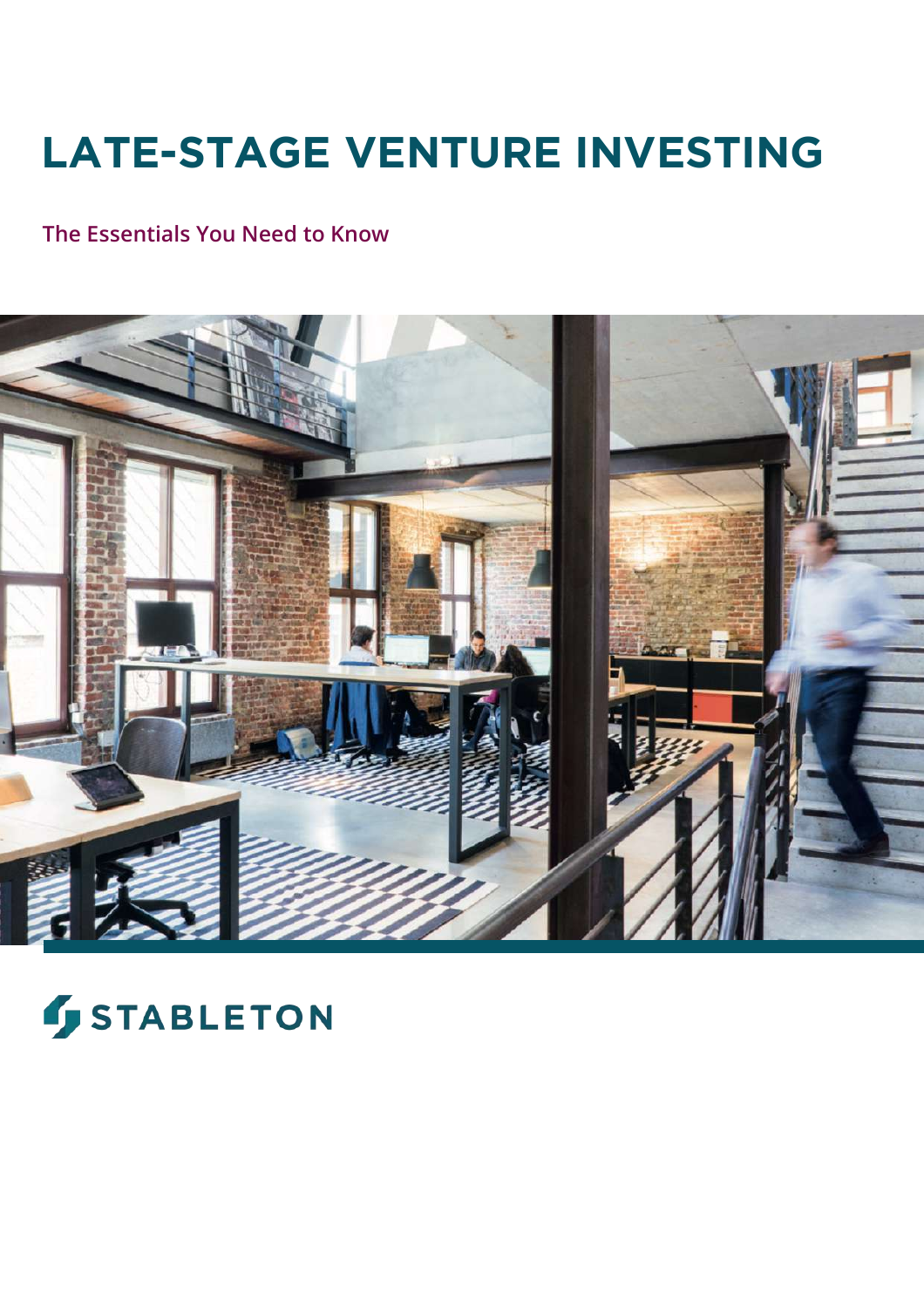# **LATE-STAGE VENTURE INVESTING**

**In the current market environment, making a decent risk-adjusted return in traditional asset classes has become rather tricky. Startups are looking to commercialize business models of the future, with promises for new inventions, innovations, and technology that stands to change the business landscape forever. As the Coronavirus wreaks havoc on worldwide economies, now is the time to invest in those companies that have set out to look beyond the current market uncertainty.**

#### **CHALLENGES FOR INVESTORS INTO STARTUPS**

- Problem #1: Investing very early in a startup can either be impossible, risky, or difficult to analyze or any combination of those factors. Early startups are at an idea stage, which means valuations are nearly impossible to specify. After all, the focus is on potential growth, and not yet on actual profitability. Which means there are few significant numbers to base investment decisions on.
- Problem #2: Investing at or post-IPO could resemble partaking in a Russian Roulette. The IPO valuations can be sky-high, often with a post-listing dip that has nothing to do with the firm, but rather, the overall exit market.

Therefore, there must be a strategic investment window in which one can reap most of the benefits of startup investing but with the least amount of risks and challenges.

#### **PRE-IPO INVESTING AS THE SWEET SPOT FOR VISIBILITY AND PREDICTABILITY**

There's that sweet spot, known as the pre-IPO investment, where one can gain visibility, and with that, increased predictability, yet being spared the public mayhem and oversubscriptions that come with it. In other words, investing in growth equity positions of late-stage startups, who have a clear path forward to going public, reduces the risk compared to early-stage investing.

#### **BIGGEST HIGH-POTENTIAL COMPANIES ARE STILL PRIVATE**

The challenge is identifying when this pre-IPO time is right, as well as getting access to the startups during this critical time. Some of the biggest companies in the world, like Robinhood and Airbnb, are still private. If one could gain access to their equity before an IPO, the payout potential could be enormous.

#### **DIGITAL BUSINESS MODELS ARE HERE TO STAY**

Today, more than 4.5 billion people use the internet which causes several business models to profit from it:



Platform businesses could now reach a breakthrough even faster due to the current global situation. A lot of companies with intrinsically digital business models are still private. This fact holds enormous potential for those with access to pre-IPO investments.

#### **THE UNIQUE APPEAL OF THE DIGITAL PLATFORM BUSINESS MODEL**

In the area of the digital platform business model, there is a concept called "harnessing spillovers" which helps to grow the volume of interactions rapidly. For example, an e-reader issues book recommendations from past purchases and thus creates value for other participants, who, in turn, consume more. We can assume that this dynamic is a sign of a strong network effect amongst interactions of the same type.

As we are increasingly going digital, whether it be just for buying or even reading online, this effect becomes even more relevant. It is likely to boost sales and revenues. One can expect the same effect to benefit providers of digital education, another highly scalable business model that relies on strong network effects.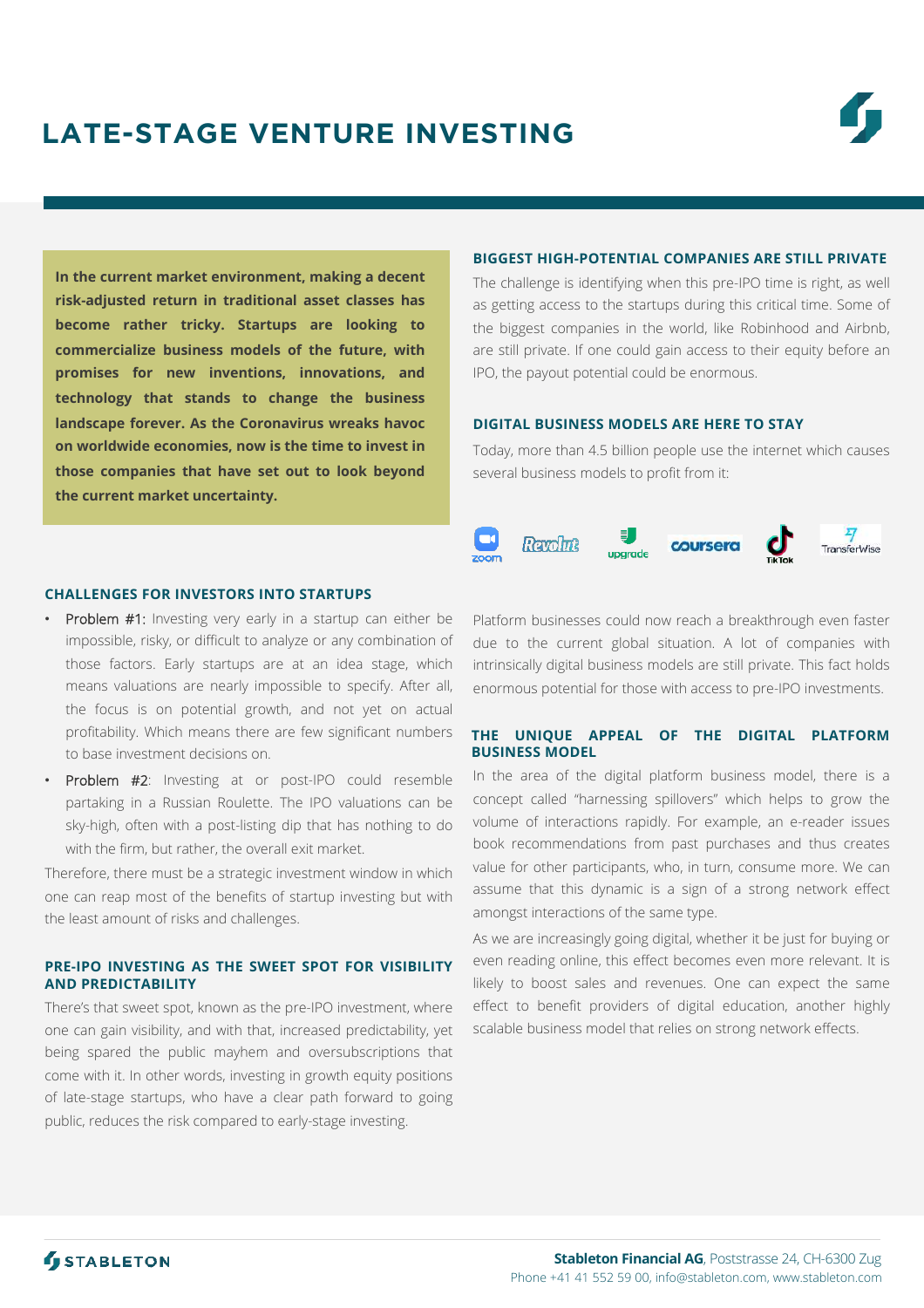#### **OUTPERFORMING TRADITIONAL INVESTING**

Late-stage investing still provides one of the best risk-adjusted returns on the market, if you have the chance to get a foot in the door. Late-stage venture investing delivers increased predictability and visibility which often leads to a future IPO.

#### **THE RATE OF RETURN ON VENTURE CAPITAL**

"…the mean return on VC investments is 57 percent per year, still very large but less dramatic than the 700 percent mean before correcting for selection bias\*. VC investments are still extremely volatile, with an annual standard deviation of about 100 percent. This is much greater than the roughly 10 percent standard deviation for the S&P-500 in the same period, but similar to the volatility of small publicly traded NASDAQ stocks." – National Bureau of Economic Research (NBER)

To summarize this study by John Cochrane, an NBER Research Associate, the returns on pre-IPO & late-stage venture investments are nearly six times higher than returns on the S&P 500 with about the same volatility as small NASDAQ stocks.

#### **IPO VALUATION**

According to The Motley Fool, over 60% of 2019 IPOs were trading (in January 2020) above their issue prices. While that sounds great, it also means that 40% all IPOs in 2019 lost money, some of them epically:

- Super League Gaming: IPO at \$11 in February of 2019, it was trading at \$2.90 on April 20, 2020.
- Sonim, a company that manufactures rugged phones: IPO at \$11 on May 10, 2019, this stock is now trading at \$0.84 (4/20/20).

The problem that IPO valuation has is that it often cannot account for the very fickle stock market. Some IPOs offer products that are popular and successful, but the stock market doesn't know how to handle them. They end up being very low priced simply because investors aren't sure. One of the greatest assets of late-stage investing is that it's a lot less about hype and "the talk on the street" and more about proven successes and data. Investors look at the offerings with clear eyes and decide if the investment has value as a business, not as a stock investment. Successful latestage investments often reach the pre-IPO stage after 1-2 years and then finally go public after its final private financing round.

#### **HIGH RETURN WITH MODERATE RISK**

**The key to return in late-stage venture investing is that the investment comes in a very late-stage of value creation, often a bit before the stock finally goes public. An investor at this life-cycle stage can still capture some of the risk premiums that a private company investment brings along and is still enjoying a high upside potential in the form of a potential IPO but without the level of risk that early investors incur when these projects are in their infancy and subject to rapid collapse. These late-stage venture investments are done when the product-market fit has been confirmed and often there is already moderate sales activity.**



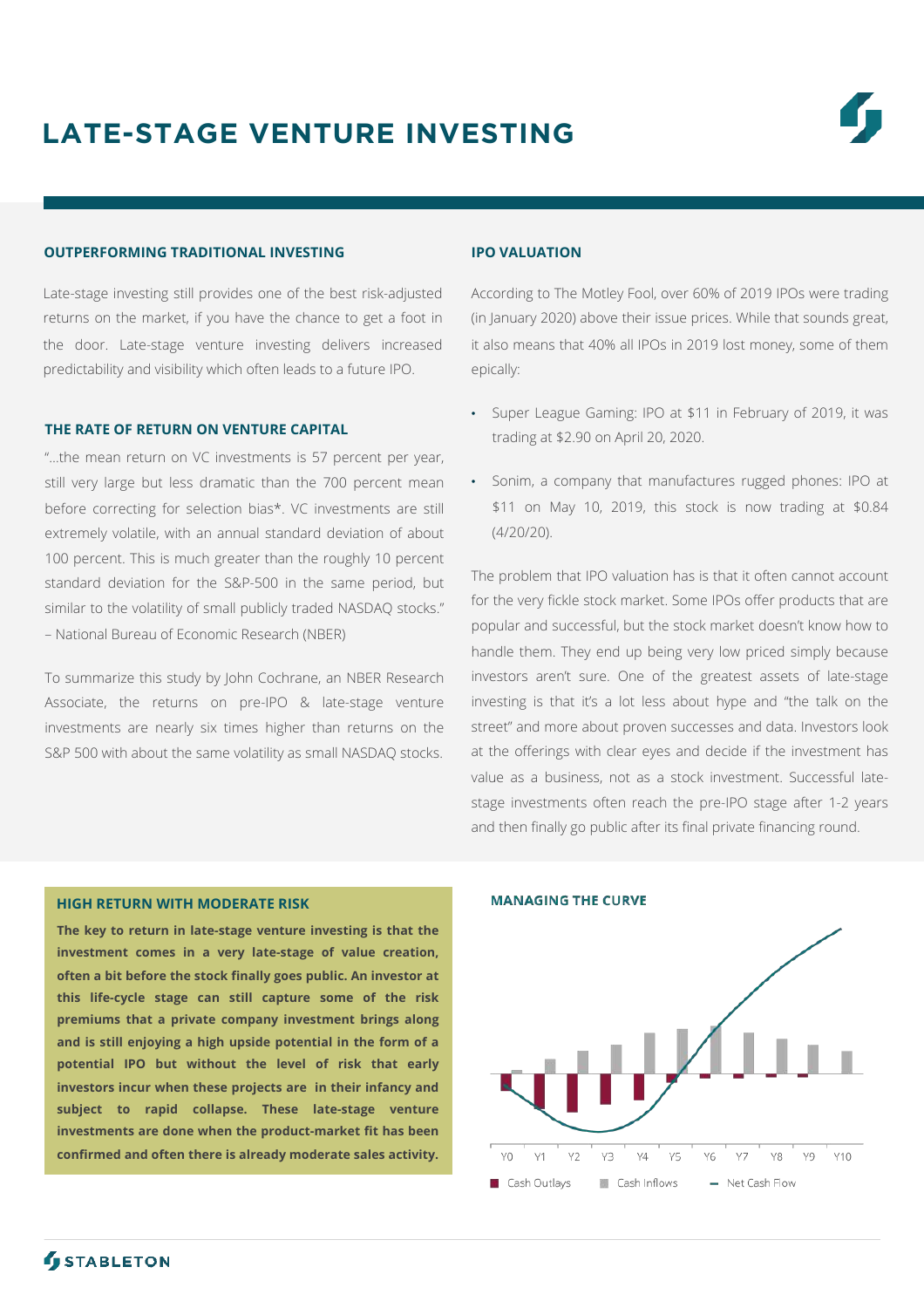# **LATE-STAGE VENTURE INVESTING**

#### **VENTURE INVESTING HAS GONE MAINSTREAM**

Family offices and institutional investors have integrated venture investments into their portfolios. Some have even started to build internal teams specialized in the segment. And large, established companies have increasingly moved from funding internal research & development departments to partnering with startups to drive innovation in their field.

#### **VENTURE INVESTING CREATING SIGNIFICANT PRE-IPO VALUE**

Recent years have seen a lot of capital flowing into the venture space. This capital allows startups to develop better products faster, grow their revenues quicker and become more valuable before they decide to go public. For example, the median revenue at the time of the initial public offering (IPO) has quadrupled between 2006 and 2018. This also means that a larger part of the value creation is taking place in private markets now, leaving only limited upside for traditional equity investors.



#### **MEDIAN REVENUE AT IPO HAS QUADRUPLED IN 12 YEARS**



#### **RISE OF THE UNICORNS: COMPANIES ARE STAYING PRIVATE LONGER**

The 558 companies valued as unicorns in 2019 share a cumulative valuation of \$1.9T while average age from inception to IPO has surpassed 14 years.



### **STABLETON**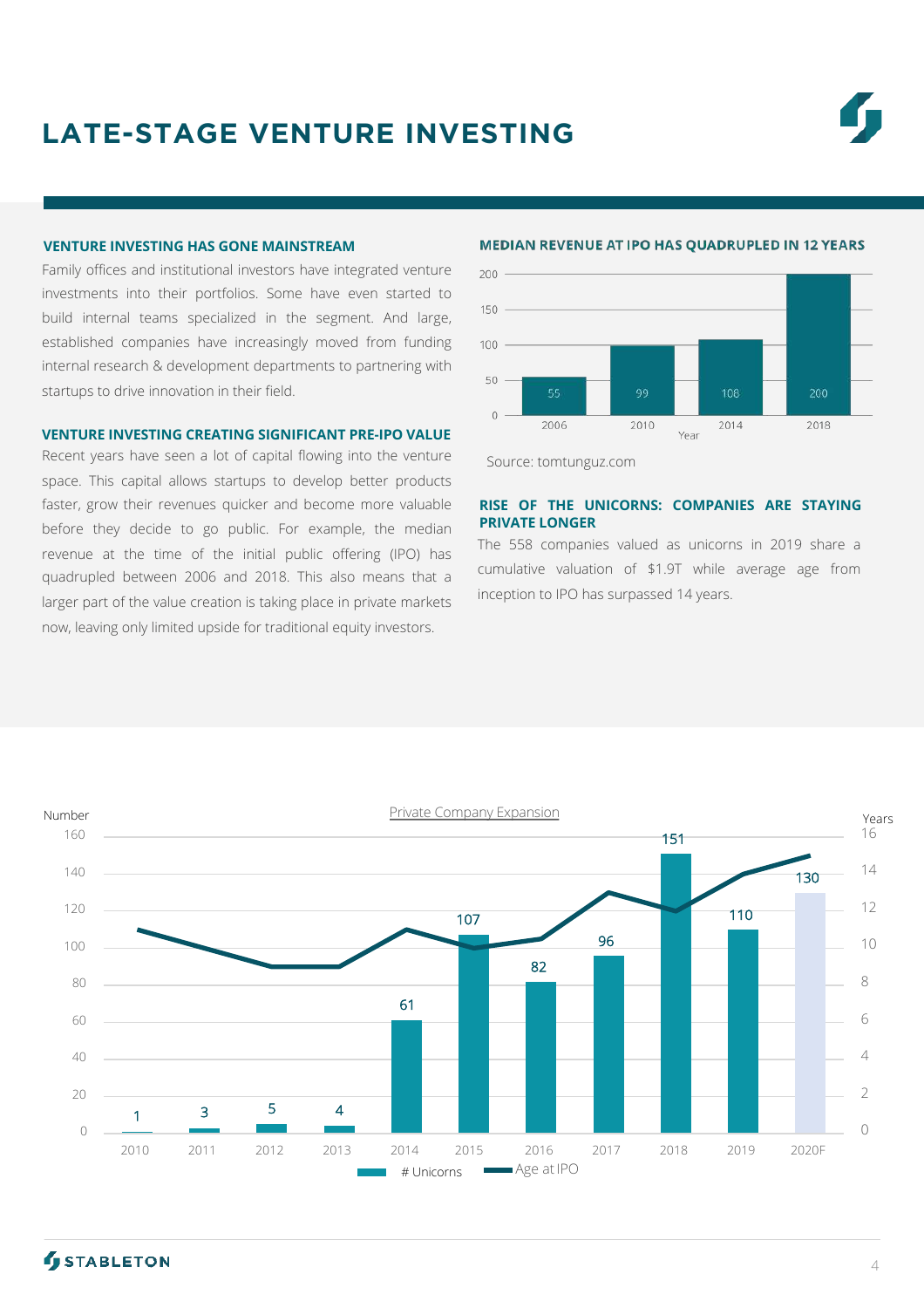#### **STABLETON AND LATE-STAGE INVESTING**

We're on a mission to provide investors with pre-IPO opportunities, and the tools to access them efficiently. By enabling low investment minimums, the diversification that is essential for such investments is much easier to accomplish.

#### **WHY INVEST WITH US?**

Investors can access, choose, and create their own custom alternative investment portfolio across any asset class. Investors buy these bankable products with low minimums and improved liquidity at any bank for themselves or their clients. We take all the hassle away from the clients through our complete offerings. For providers, we significantly expand their reach to thousands of pre-screened qualified investors.

#### **OUR EXPERTISE**

Stableton Financial AG is a rapidly growing smart financial technology company. Stableton's alternative investment Fintech platform is Europe's leading gateway for qualified investors and financial advisors seeking access to world-class absolute return and alternative investment strategies such as hedge funds, startups, alternative lending, and real estate. We combine financial technology, deep investment know-how, structuring expertise, an innovative distribution platform and an intelligent sourcing engine to innovate and disrupt a USD 21 trillion market opportunity.



## **STABLETON**